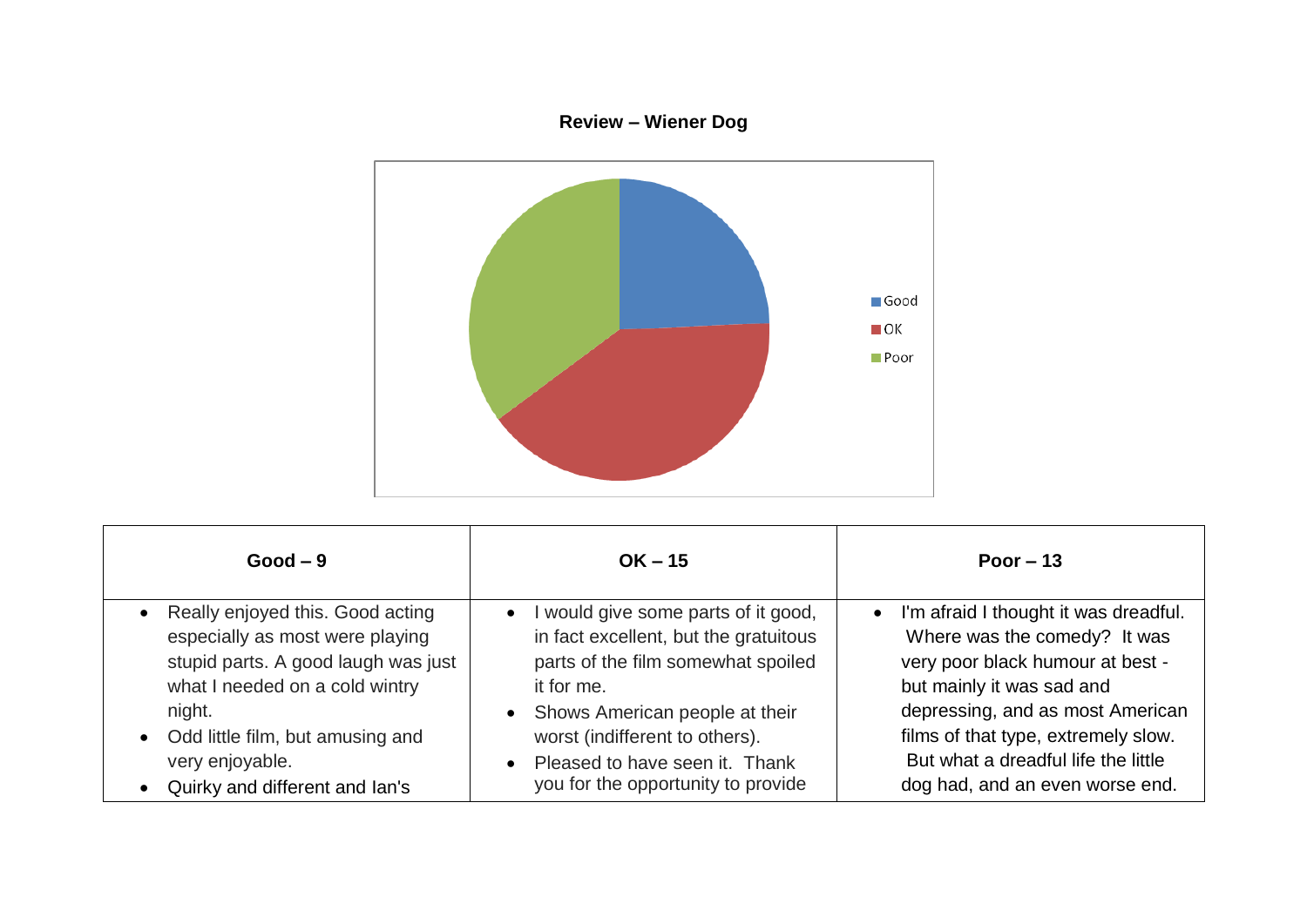quote from one of the reviewers that the dog had a mute dignity which raised it above the dysfunctional humans was spot on! Felt a bit David Lynch at times and such dark humour on a dark evening was a treat!

- Liked the quirkiness e.g. the "intermission", although I got a little bored with the film writer section.
- It was rather cinema noir and on that basis I would rate it good, especially the performance of the dog. Certainly the acting was spot on, and the concept interesting. I doubt it would have general appeal and felt some of the slow shots (specifically the trail of diarrhoea into the garden) were rather overdone. However, no point in joining a Cinema Club if you don't want something experimental and this movie was certainly that.
- Misanthropic...Yes. Horrible selfobsessed rich couple; callous, insincere pretentiousness of film world, mean old lady. However, some light too. The playground

feedback.

- Can't say I enjoyed that one. I didn't engage with the various characters; just about all of them dysfunctional - I expect the dog was relieved to be beyond their 'care' in the end.
- Some depressing but well portrayed characters, apart from the poor dog.
- We were a bit disappointed with this film. There was good acting in some scenes, but the theme was obscured by lack of appropriate dialogue and clarity of presentation. The scenarios were rather depressing. The Wiener Dog was the best part of the film.
- I was looking forward to this film but again I have been disappointed with the content. Why do so many US films of this type have such unlikable characters in them? I felt sorry for the young boy and I wanted to know more about the Downs couple but the rest of the cast I didn't care for. Even Danny De Vito's part was a depressing one. I get the feeling that so many of these directors have mental

Sorry - but I didn't appreciate anything about that one at all, and my husband was of a similar opinion. I didn't walk out, as one lady did, but I was wishing myself elsewhere.

- A series of disjointed meaningless stories that were rubbish. Please could we have some films that have a decent story and send us home smiling.
- I don't like to say the film was poor but I think I must. The first of the four stories was quite funny but it got worse as it went on.
- Another US 'comedy' that merely presents, without illumination, a worthless society inhabited by the vicious/loathsome and miserable/hopeless.
- Neither of us enjoyed this film. We like black comedy but found this sick rather than black. Also the disjointed format made it difficult to engage with the characters. I couldn't actually see the point of the dog, my wife thought the dog was the only redeeming feature. As always, glad we had the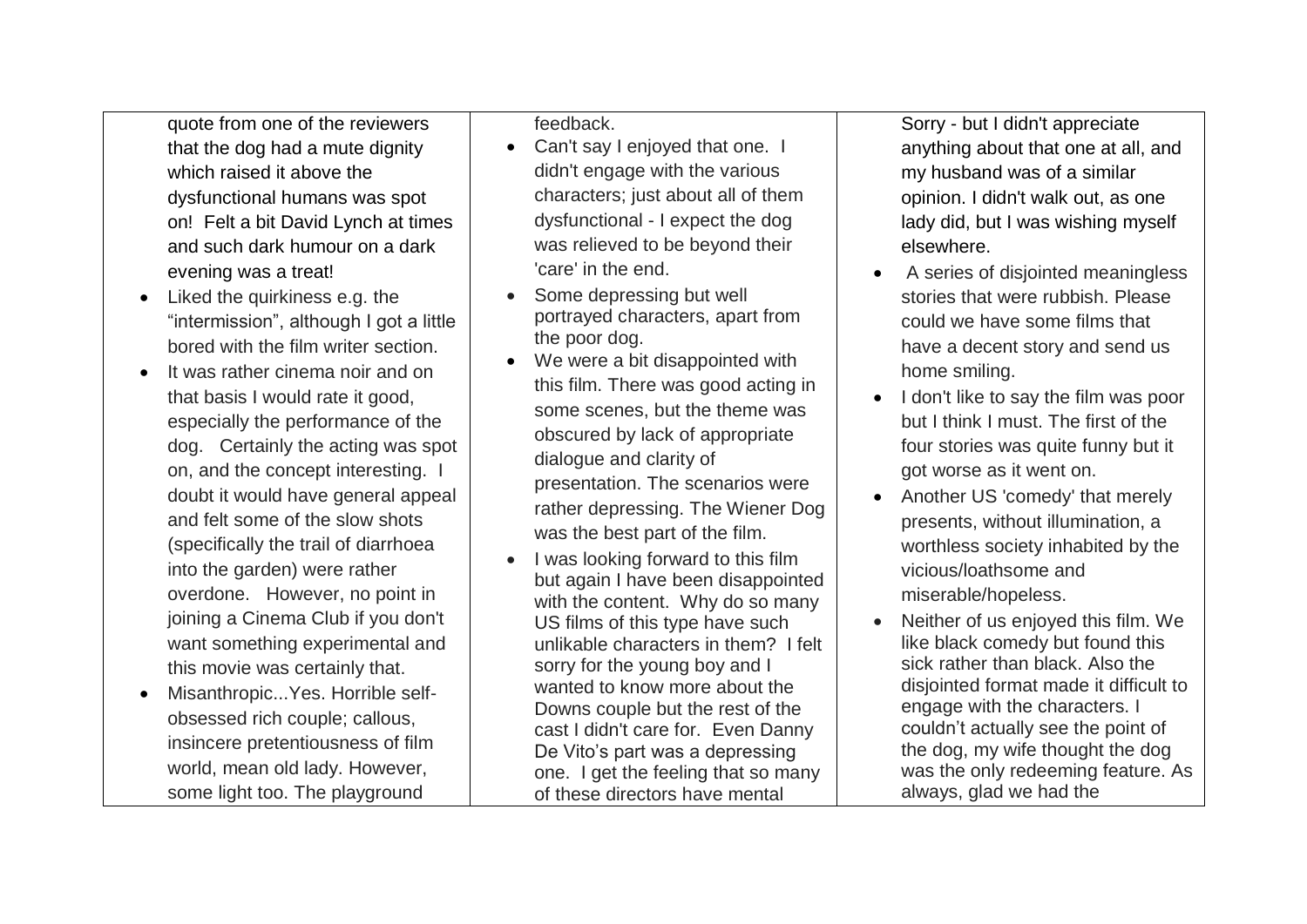bully turned junkie and his alcoholic father and sentimental girl show love and kindness, and even the old lady realises the error of her ways. Graphic images at start and end of film were truly graphic!

- Powerful first story (great kid), but I felt the quality fell away in subsequent sections : a diarrhoea/Debussy combo sets the bar pretty high ! OK feels a bit mean-spirited, so there's been a last second change to GOOD, driven largely by the roadkill shot. There clearly won't be Wiener Dog 2.
- It was a good film albeit a depressing one. In my opinion it depicted, with some accuracy, some of the failings and weaknesses in the human character, though a couple of the cast~ the young boy in the first scene and the veterinary nurse had redeeming features. It was well made but I'm not sure what it was trying to say. It was certainly no cuddly pet story! If there were

health issues & they transfer their views of life into their films. I came away with a gloomy feeling & felt guilty that the only amusing bit of the film was when the dog became an automaton. I give the selection panel 'a must do better'.

- It didn't really grab me as a story and never explained how Danny Devito came to have the dog after the young couple had been given it so you weren't even sure if it was the same dog. Was it really necessary to stay on the shot of the poor dog at the end? Not the best film I've seen by a long chalk, I'm afraid.
- Good acting, but poorly put together film.
- Using the dog as a link was a good idea, but as a conceit it didn't really work. The film did not hang together. However it was thought provoking in its exploration of humans and their relationships, but quite depressing. Calling it a black comedy is a bit of a stretch. If we don't show some more challenging or less well received films how can we appreciate the really good

opportunity to see films we wouldn't normally watch but not for us this time.

- It was laboured in places and I wondered whether the little boy would grow up to be a psychopath with parents like that? Could this be the subject for his next film?
- Nice episode to start but I found the rest rather tedious, not helped by the strong accents.
- I'm sorry to say we did not enjoy this film, There was little to commend it. The story line was disjointed, it seemed a very long 80 minutes!!.
- Gloomy and unpleasant at times. Couldn't find many real laughs which I think there were supposed to be?? Mercifully not too long.
- I usually like black humour, but not this time. All the humans were peculiar, the dog and child were illtreated and the story didn't hang together, we didn't learn how the dog moved to the screen-writer or the elderly woman. And the ending

...